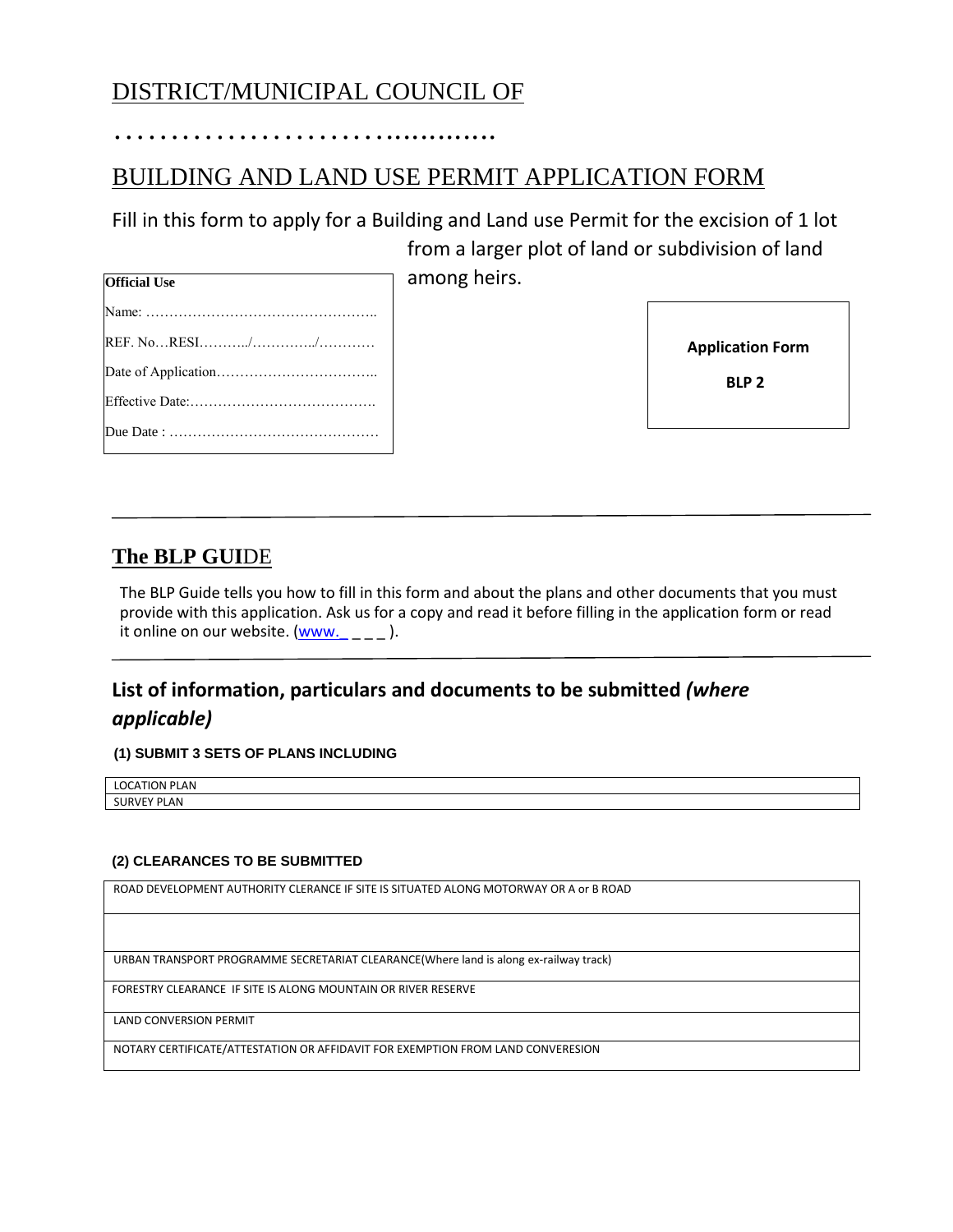## **BLP2 APPLICATION FORM**

#### **PART A: Application & Site Details**

**3) DOCUMENTS TO BE SUBMITTED**

| IF YOU ARE NOT THE OWNER, CONSENT AND NID NUMBER OF OWNER |  |
|-----------------------------------------------------------|--|
| NID NUMBER OF APPLICANT                                   |  |

| 1. Applicant's Name<br><b>Address and Contact</b><br><b>Details</b> | Mrs. $\Box$<br>Title Mr. $\Box$<br>Miss. $\Box$<br>Hrs. $\Box$                                                                                                                                                                                     |
|---------------------------------------------------------------------|----------------------------------------------------------------------------------------------------------------------------------------------------------------------------------------------------------------------------------------------------|
|                                                                     |                                                                                                                                                                                                                                                    |
|                                                                     |                                                                                                                                                                                                                                                    |
| We will post any correspondence                                     |                                                                                                                                                                                                                                                    |
| to this address                                                     |                                                                                                                                                                                                                                                    |
|                                                                     |                                                                                                                                                                                                                                                    |
|                                                                     |                                                                                                                                                                                                                                                    |
|                                                                     |                                                                                                                                                                                                                                                    |
|                                                                     |                                                                                                                                                                                                                                                    |
|                                                                     |                                                                                                                                                                                                                                                    |
| 2. Where is your site located?                                      |                                                                                                                                                                                                                                                    |
|                                                                     |                                                                                                                                                                                                                                                    |
| 3. Are you the owner of the site?                                   |                                                                                                                                                                                                                                                    |
|                                                                     | ப<br><b>YES</b><br>N <sub>O</sub><br>$\mathbf{L}$                                                                                                                                                                                                  |
|                                                                     | If NO                                                                                                                                                                                                                                              |
|                                                                     |                                                                                                                                                                                                                                                    |
|                                                                     |                                                                                                                                                                                                                                                    |
|                                                                     | ID No. of owner(s) $\dots$<br>Date                                                                                                                                                                                                                 |
|                                                                     |                                                                                                                                                                                                                                                    |
|                                                                     | If you are signing on the owner's behalf as their legal<br>representative, please state your legal authority under and attach<br>documentary evidence (e.g. Power of Attorney, written consent)<br>Attach separate sheet if space is insufficient. |
| 4. Description of                                                   |                                                                                                                                                                                                                                                    |
| proposed development                                                |                                                                                                                                                                                                                                                    |
|                                                                     |                                                                                                                                                                                                                                                    |

…………………………………………………………….